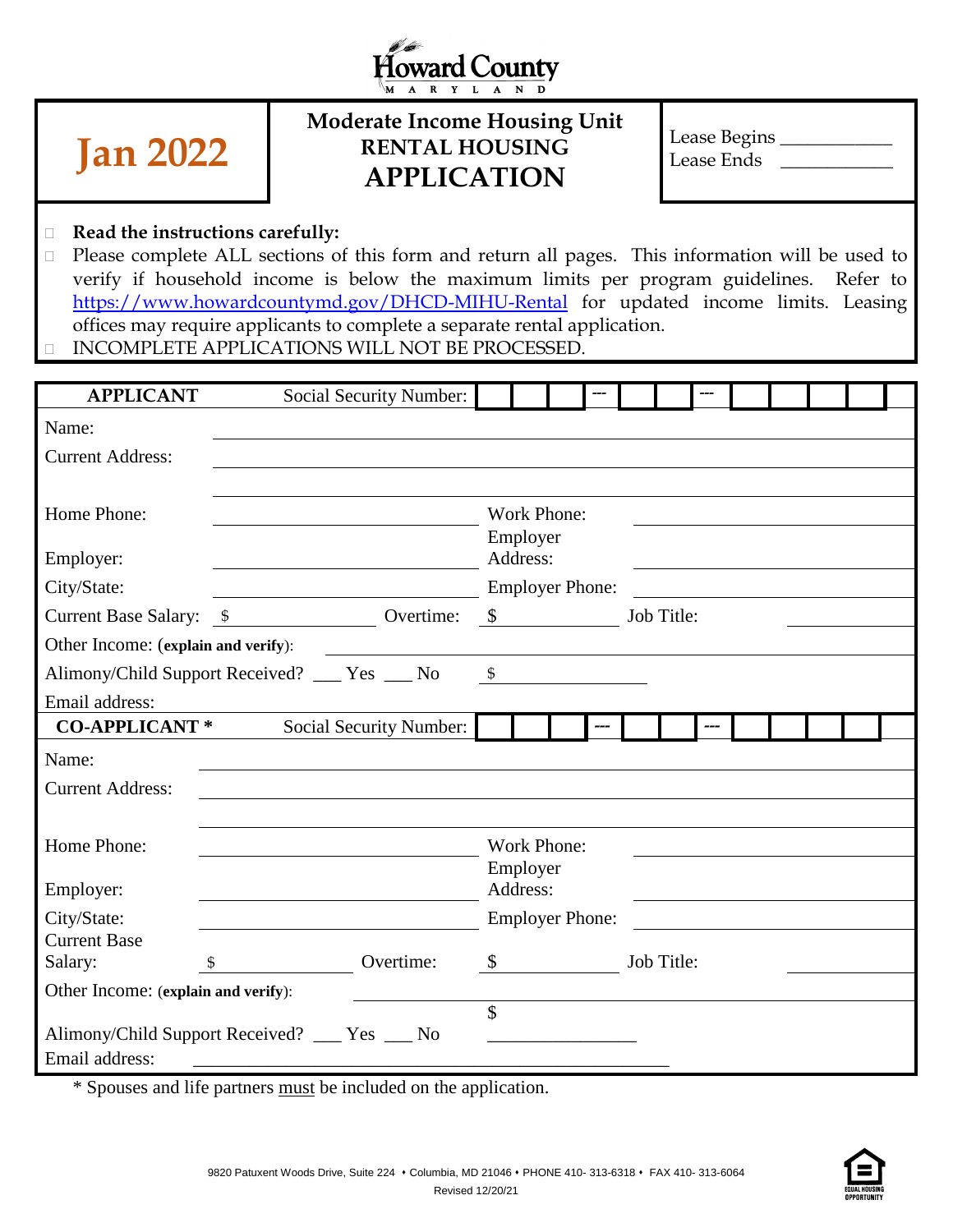| FAMILY INFORMATION: Provide the requested information for each individual who will be living in the<br>domicile. Include applicant and co-applicant in this section. |                   |             |               |                               |
|----------------------------------------------------------------------------------------------------------------------------------------------------------------------|-------------------|-------------|---------------|-------------------------------|
| <b>Name</b>                                                                                                                                                          | Relationship      |             | <b>Gender</b> | Date of Birth<br>(mm/dd/yyyy) |
|                                                                                                                                                                      | Head of Household | $\Box$ Male | $\Box$ Female |                               |
|                                                                                                                                                                      |                   | $\Box$ Male | $\Box$ Female |                               |
|                                                                                                                                                                      |                   | $\Box$ Male | $\Box$ Female |                               |
|                                                                                                                                                                      |                   | $\Box$ Male | $\Box$ Female |                               |
|                                                                                                                                                                      |                   | $\Box$ Male | $\Box$ Female |                               |
|                                                                                                                                                                      |                   | $\Box$ Male | $\Box$ Female |                               |
|                                                                                                                                                                      |                   | $\Box$ Male | $\Box$ Female |                               |
|                                                                                                                                                                      |                   |             |               |                               |

(*Any dependent listed above who is 18 years of age or older must document if he/she is employed or a student*)

### **Minimum Incomes and Rental Location Community: Pue Apt. @ Dorsey's Ridge**

| Unit Size | Maximum Monthly Rent* | Annual Rent | <b>Suggested Minimum</b> |
|-----------|-----------------------|-------------|--------------------------|
|           |                       |             | Income                   |
| 2 Bedroom | \$1455.00             | \$17,460.00 | \$52,380.00              |

\*Utilities NOT included. Rent effective January 1 – June 30, 2022

Note: Maximum income limits apply. Maximum Household Income:

1-person - \$50,887 2-person - \$58,157 3-person - \$65,426 4-person - \$72,696 5-person - \$78,512 6-person - \$84,327

#### **DEMOGRAPHIC DATA -**

| Please complete the following to assist in the analysis of the <b>affirmative marketing</b> of units under this program. |  |                                           |                            |               |
|--------------------------------------------------------------------------------------------------------------------------|--|-------------------------------------------|----------------------------|---------------|
| Check all that apply:                                                                                                    |  |                                           |                            |               |
| Race/Ethnic Category (Applicant):                                                                                        |  | $\Box$ Asian $\Box$ Black $\Box$ Hispanic | $\Box$ White $\Box$ Other: |               |
| Race/Ethnic Category (Co-Applicant): $\Box$ Asian $\Box$ Black $\Box$ Hispanic                                           |  |                                           | $\Box$ White               | $\Box$ Other: |

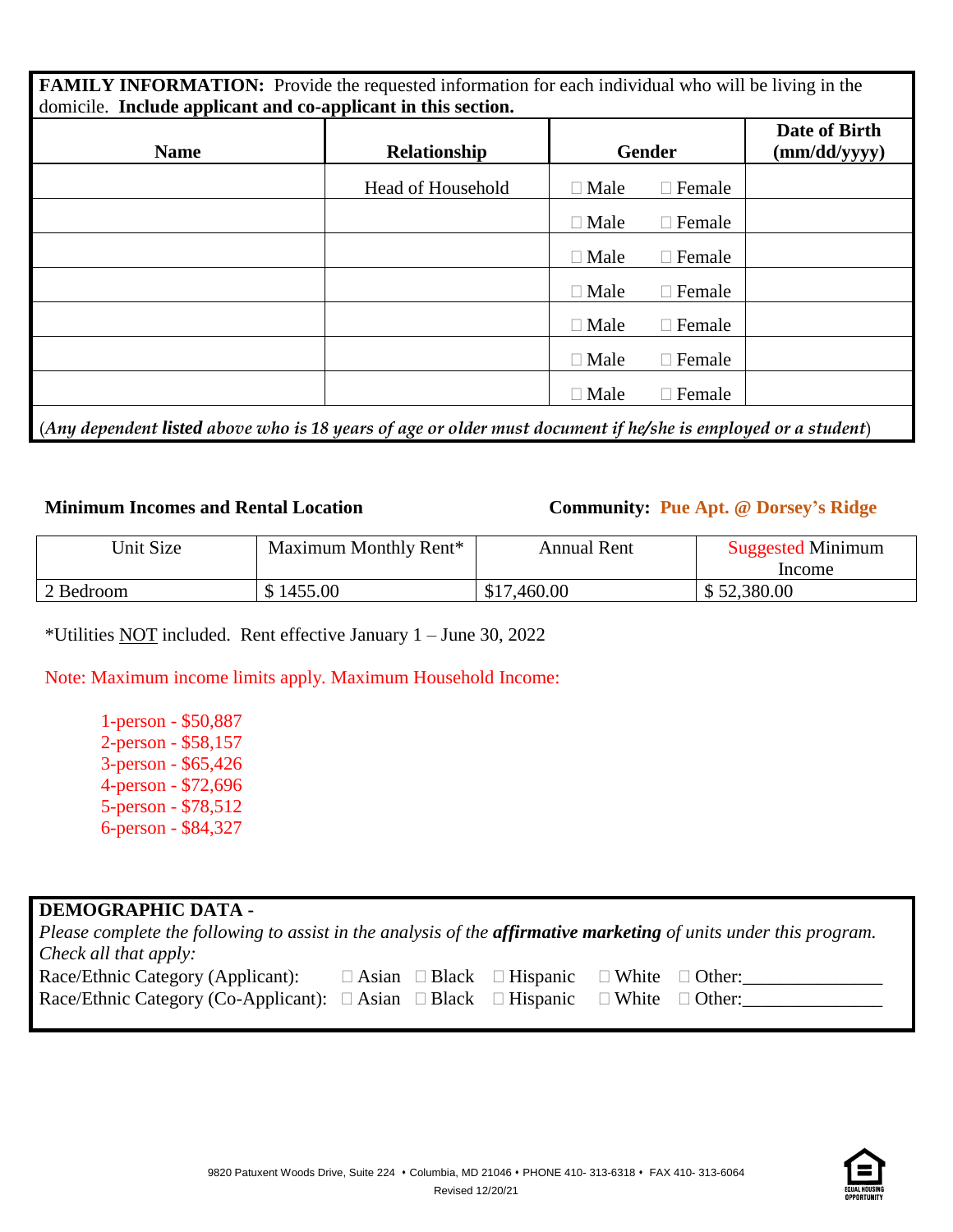# **CERTIFICATIONS (required):**

By signing below:

- I/We agree to allow Howard County to review my application and supporting documents (including, but not limited to, the applicant's and co-applicant's credit histories) to determine my/our present and continuing income and credit eligibility.
- I/We certify that the information provided on this application is true and complete to the best of my/our knowledge.
- I/We are aware that any misrepresentation will result in the forfeiture of my/our right to be eligible for the Moderate Income Housing Unit (MIHU) Program, that inquiries may be made to verify this information, and that Howard County may take legal action against persons who benefit from the MIHU program under false pretenses.
- I/We certify that I/we have read, understand, and will comply with the MIHU program rules.

Applicant Signature Date Co-Applicant Signature Date

Please submit completed application AND supporting documentation to the Leasing Office at the prospective rental housing development. For compliance purposes, approved applications will be shared with and kept on file at Howard County Housing. All information will be kept confidential by Howard County Housing in accordance with the Privacy Act of 1974 and the State of Maryland.

*Leasing Offices are expected to comply with the principles of Fair Housing Act (Title VIII of the Civil Rights Act of 1968), as amended, which generally prohibits discrimination in the sale, rental, and financing of dwellings, and in other housing-related transactions, based on race, color, national origin, religion, sex, familial status (including children under the age of 18 living with parents of legal custodians, pregnant women, and people securing custody of children under the age of 18), and handicap (disability).* 

|                                  | OFFICE USE ONLY - DO NOT WRITE BELOW THIS LINE                       |                                                     |
|----------------------------------|----------------------------------------------------------------------|-----------------------------------------------------|
| $\Box$ New                       |                                                                      | Eligible for Rental:                                |
| $\Box$ Revised<br>(Date Revised: | $\Box$ Incomplete<br>(Date:<br><b>Total Annual Household Income:</b> | 1 Bedroom<br>2 Bedrooms<br>3 Bedrooms<br>4 Bedrooms |
| (Prepared By)                    | $\mathcal{S}$                                                        | Ineligible:<br>Reason:                              |
| (Date)                           |                                                                      |                                                     |
|                                  |                                                                      |                                                     |